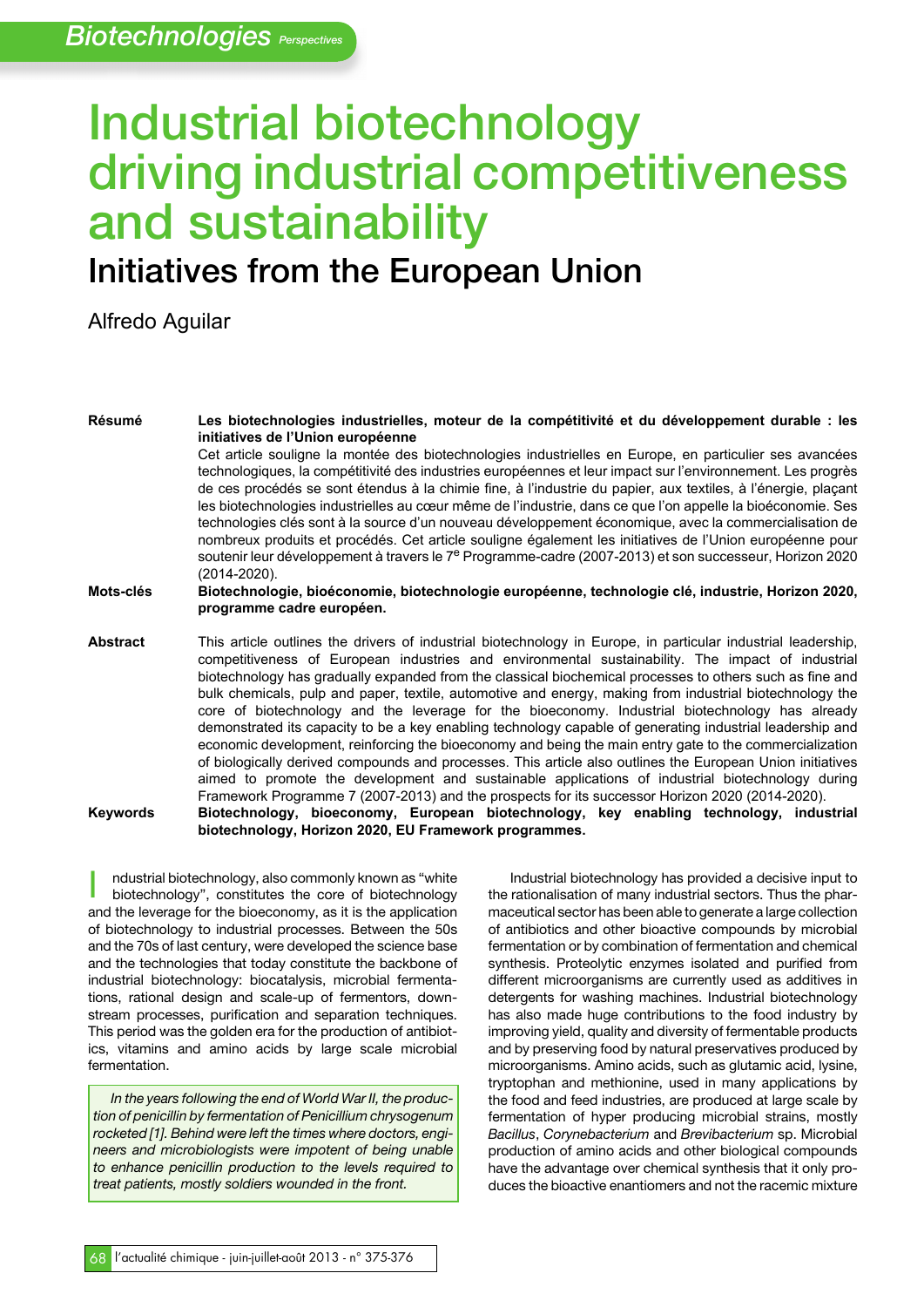as in the case of chemical synthesis. The use of enzymes and whole cell biocatalysts has proven particularly valuable in production of both proteinogenic and non-proteinogenic L: -amino acids, D: -amino acids, and enantiomerically pure amino acid derivatives, which are of great interest as building blocks for active ingredients that are applied as pharmaceuticals, cosmetics and agricultural products [2].

The impact of industrial biotechnology has been recently expanded from the traditional pharma and food and feed sectors to others such as fine and bulk chemicals, pulp and paper, textile, automotive and energy. It is worth mentioning that industrial biotechnology has created a new and success-



ful type of industry, that of production of enzymes or biocatalysts, in which Europe is the leader. The global industry enzyme market alone was worth about 2.1 billion euros in 2008 (*figure 1*). Approximately, one third of that figure was accounted by the detergent enzyme sector and another third by food and feed enzymes. The production of detergent enzymes is growing by about 4.5% per year, mainly for dishwashers and liquid detergents. Enzymes for food manufacturing have an estimated annual growth rate of 2-3%.

Figure 1 - Enzyme market 2008 (2,1 billion euros).

> When compared with the classical chemical processes, biotechnological processes are much more environmentally friendly as they reduce the need for organic solvents, toxic metals and energy because they operate at lower temperature and pressure, require much less energy inputs and consequently emit lower greenhouse gas emissions (GHG), and last but not least, they use renewable biological material. However, it is important to emphasize that biotechnology can be used both on renewable and non-renewable resources [3- 4]. European chemical industries are showing an increasing interest in the potential of industrial biotechnology, with nearly 70% of the estimated R&D expenditure of worldwide leading spent by European firms [5]. In 2003, health biotechnology accounted for 87% of the share of total OECD business expenditures on biotechnology R&D while industrial biotechnology accounted for only 2%. However, the estimated potential share of total biotechnology in the OECD area for 2030 is forecasted to be 25% for health biotechnology and 39% for industrial biotechnology [6]. These data clearly show the huge economic potential impact of industrial biotechnology across many economic and social sectors.

> In the last couple of decades, industrial biotechnology has overcome many scientific and technological hurdles by a synergistic use of the developments in molecular biology and on bioengineering: cultivation and extraction of bioactive compounds from extremophile microorganisms (*Archaea*); mastering of cultivation of animal and plant cells in fermentors, developing the concept of "cell factories" [7-8]. Many of these scientific and technological breakthroughs are already in the market: new enzymes for industry and household use, biologicals for diagnostic and therapeutical uses, etc. The development of a robust theoretical scientific and technological frame has facilitated the acceleration of new products and processes stemmed from industrial biotechnology.

> A new paradigm on industrial biotechnology has led a few years ago with the development of the concept of biorefineries for the large scale production of fuels and chemicals. The biorefinery sector is bound to explode in the coming years, where new, more robust and much higher amount of enzymes will be required. In addition to enzymes, biorefineries will need



to enhance and sometimes develop completely new biotechnology industrial processes with the aim of making biorefineries fully sustainable and more economic.

Industrial biotechnology has already demonstrated its capacity to be a key enabling technology capable of generating industrial leadership and economic development. A key feature in its development is the operational integration of other branches of biotechnology, such as marine biotechnology, environmental biotechnology, nanobiotechnology, synthetic biology, bioinformatics, etc. Industrial biotechnology is not anymore just one amongst many branches of biotechnology. Industrial biotechnology encompasses the industrial developments and applications of other biotechnology sectors, aimed at reinforcing the bioeconomy and is the main entry gate to the commercialization of biologically derived compounds and processes.

This article outlines the initiatives of the European Union (UE) to promote the development and successful and sustainable applications of industrial biotechnology in new bioproducts and bioprocesses, particularly during Framework Programme 7 (2007-2013) of research [9] and the prospects for its successor, Horizon 2020 (2014-2020) [10]. The emphasis is made on the scientific and technological aspects are expected to contribute to the strengthening of the bioeconomy in Europe.

A more general outline of projects supported by the biotechnology in the EU research programmes in the recent years has been published by Cichocka *et al.* [11]. The readers interested in the most relevant features of the last thirty years of EU biotechnology programmes are invited to read the article from Aguilar *et al.* [12]. The more specific issues dealing with biotechnology research for innovation and sustainability in agriculture in the European Union and on international scientific cooperation have been published elsewhere [13-14].

#### **Drivers of industrial biotechnology**

The main policy drivers on industrial biotechnology in the EU are industrial leadership, competitiveness of European industries and environmental sustainability. Industrial biotechnology is a key enabling technology accelerating the transition to a green, low carbon and resource-efficient economy with the potential to impact on a large number of industrial sectors and social activities. Thus, industrial biotechnology processes are crucial for the gradually replacing fossil resources by renewable ones and therefore can contribute to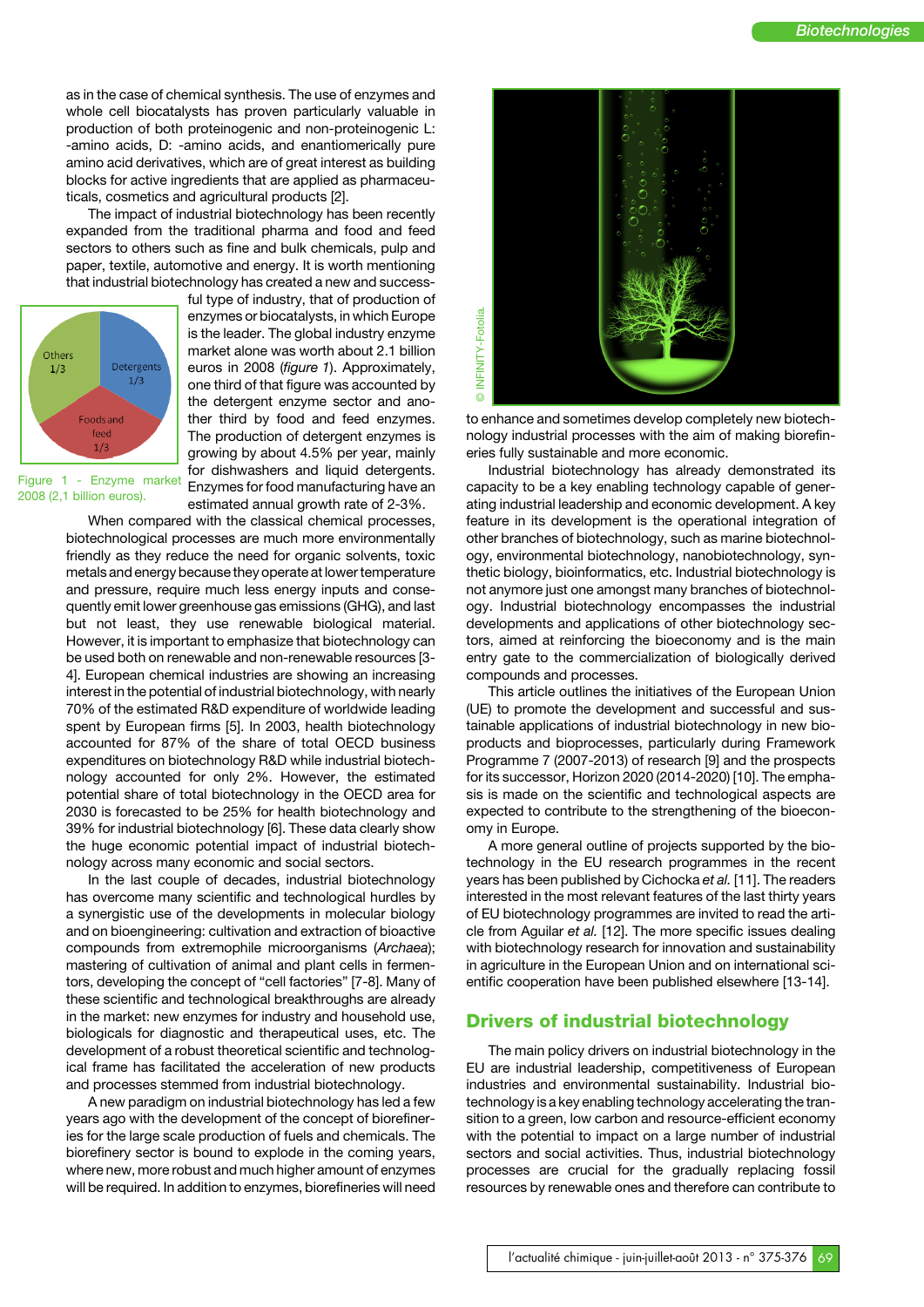mitigating climate change. The carbon efficiency can be optimised when using bioresidues and biowastes (closing loops) and this also alleviated the pressure on the environment (land use). By using milder conditions than chemical processes (pressure and temperature), industrial biotechnology also contributes to decrease energy consumption and therefore contributing to alleviate the effects of climate change. It is estimated that the use of industrial enzymes in biorefineries have the potential to save between 1-2.5 billion tonnes of carbon dioxide annually by 2030, around 5% of the total worldwide emissions of the gas in 2007 [3].

Industrial biotechnology should gradually replace conventional processes using metal catalysts and organic solvents by greener and resource efficient bioprocesses with high selectivity.

*It has been reported that the application of biotechnology in diverse sectors such as chemicals, plastics, food processing, textiles, pulp and paper, mining, metal refining and energy can not only reduce costs but also reduce the environmental footprint for a given level of production. In some cases, capital and operating costs decreased by 10- 50%, in others energy and water use decreased 10-80% while the use of petrochemical solvents was reduced by 90% or eliminated completely [15].*

By its very nature, industrial biotechnology is grafted across all biotechnology applications, and increasingly on the chemical industry, where it is expanding from the segment of fine and specialities towards bulk chemical production, and into a wide spectrum of industrialised processes and products, *i.e.* biofuels and bioproducts, bio and composite polymers, etc., and last but not the least, in environmental applications [16].

Industrial biotechnology has also some hurdles that need to be properly addressed to guarantee its success. One is the resistance of long established industrial sectors, such some operators in the chemical industry, to invest on the replacement of the existing conventional technologies by new ones coming from Industrial biotechnology, or on the combination of classical chemical technologies with some biotechnology ones. This offers great potential for complex (bio)chemical processes.

#### **Growth, innovation and employment**

Biotechnology is knowledge intensive and requires highly-skilled jobs. Innovations are created within a business environment, where SMEs (small and medium-sized enterprises) play an important role, both by providing inputs and innovative solutions to global companies, or by introducing directly new consumer goods to the market. Innovation is also enhanced by cross sector innovation, that is to say bridging different productive sectors (agriculture, forestry, marine environments, biotechnology, chemistry, energy, etc) and integration of those sectors with well established industries, *e.g.* chemical, pulp and paper, etc. This new business environment and cross sector integration is badly needed to make the biobased economy a reality in our societies.

### **The European strengths**

Europe has major strengths on industrial biotechnology: it is the leading producer of enzymes – three quarters of the market worldwide – which are used in thefood and detergents sectors, and in the textile, pulp and paper industries. The EU is also a world leading in industrial biotechnological applications for fine chemicals. The European Chemical Industry Council (CEFIC) estimates that by 2015, turnover will have grown to 305 billion euros, a tenfold increase compared to 2005, and that around 20% of all chemical production will involve biotech processes [17].

#### **Industrial biotechnology in Framework Programme 7: main features**

Industrial biotechnology research is a priority of the Framework Programme 7 for research, in particular in its Cooperation Specific Programme (2007-2013) under the activity 2.3: "Life sciences, biotechnology and biochemistry for non-food products and processes" (from now on this activity will be referred as Activity 2.3: Biotechnologies). This activity is part of the theme "Food, Agriculture and Fisheries and Biotechnology" and it includes applications in primary production, industry and the environment. Industrial biotechnology is at the core of this activity and channels new knowhow generated in novel sources of biomass and bioproducts, marine and environmental biotechnology and the expected breakthroughs of emerging trends in biotechnology into industrial deployment.

By its pivotal role, industrial biotechnology has close interactions and is complimentary to other biotechnology areas, such as plant biotechnology (providing terrestrial feedstock to industry), marine biotechnology (exploiting aquatic environments), environmental biotechnology (environmental services and technologies), and emerging trends in biotechnology (*e.g.* synthetic biology, nano-biotechnology). These are all instrumental for the future advancement in biotechnology and for the rapid, sustainable and efficient development of the bioeconomy.

At the time of writing this article, Framework Programme 7's Activity 2.3: Biotechnologies has given support to 101 transnational projects for a total budget of about 550 million euros, with nearly 1400 groups specifically channelling biotechnology and know-how into industrial deployment.

Participation of large industry and SMEs is considerable and accounts for about one third of the total in participant numbers (see *figure 2*). This demonstrates the industrial commitment of industry in R&D and that of the European Commission in setting biotechnology, and industrial biotechnology in particular, as one of the main drivers for the bioeconomy. In particular, the large number of companies classified as primarily active in the area of R&D reflects, on the one hand, the need to public support research and innovation activities in the area of biotechnology, while on the other mirrors the potential for innovation and commercialisation of related products and processes.

# **Overview and assessment of the support to industrial biotechnology in Framework Programme 7**

The discovery and development of biocatalysts has attracted substantial attention and resources. The target enzymes went beyond hydrolases (enzymes most commonly used) and include also oxidoreductases, lyases, transferases, etc. Substrates such as starch, carbohydrates, polysaccharides have been specifically supported and applications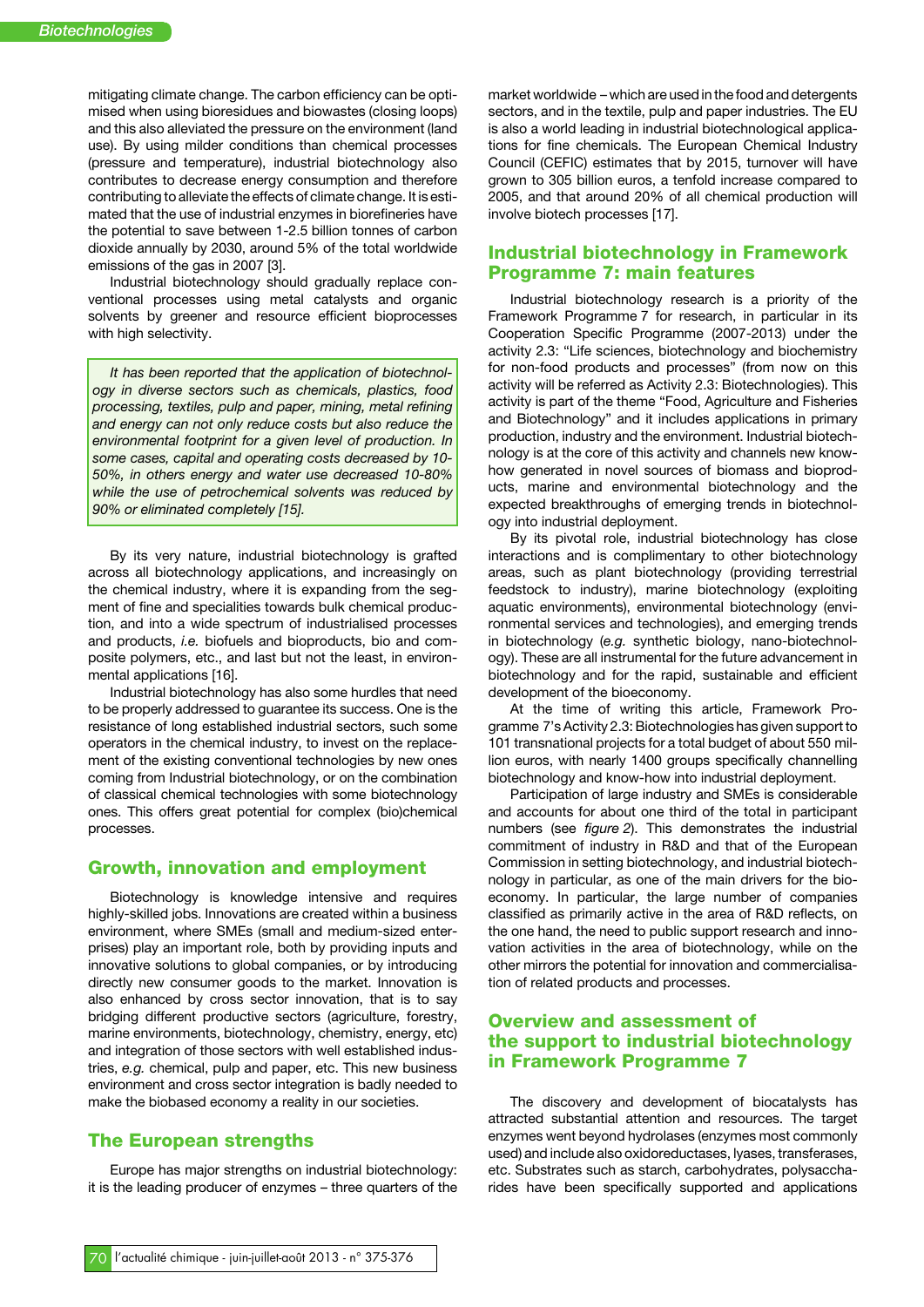Some examples of applications in industrial biotechnology.

| <b>Industrial biotechnology</b> |                 |                           |
|---------------------------------|-----------------|---------------------------|
| Target enzymes                  | Substrates      | Applications              |
| <b>Hydrolases</b>               | Starch          | Food                      |
| <b>Hydrolases</b>               | Small molecules | Chemical synthesis        |
| Transferases                    | Polysaccharides | Chemical synthesis        |
| Oxidoreductases                 | Small molecules | <b>Chemical synthesis</b> |
| Aldolases                       | Small molecules | <b>Chemical synthesis</b> |

included food, medical uses and very importantly chemical synthesis (see *table* above).

Still, the spectrum and variety of enzyme classes offers a tremendous source for discovery of improved versions of enzymes with known function and for discovering completely novel enzymes. However, the production cost of enzymes and their limited availability in industrial quantities are real bottle-necks for expanding their industrial application. Progress in the understanding of the molecular mechanism of enzyme actions will be crucial to move the science of synthesis towards more complex target molecules. Demonstration activities are important to fill the gap between lab and scaled-up production. In turn, innovation-related activities such as standardisation and labelling, policy driven innovation (*e.g.* REACH), as well as assistance for the better use of public procurement for biobased products, will help bridging the gap from the bench to the market.

The optimisation of microbial metabolism for the production of chemical and pharmaceutical intermediates has been covered by a number of projects and opens new avenues for new functionalities and applications. Selected microorganisms are *e.g. P. pastoris*, *S. cerevisiae*, the unconventional yeast *C. bombicola*, etc. The target compounds include some that are "new-to-nature", such as new biosurfactants and novel poly-unsaturated fatty acids. The industrial demand for robust and flexible microorganisms capable of processing complex feedstocks (waste, C5/C6, inhibitors, etc.) is growing. Fulfilling the goal of producing an increasing number of chemical products in a single step will also require the availability of new or improved industrial hosts. Microbial stress under industrial conditions, pH, temperature, presence of toxic compounds, solvents, etc., is a determining factor to overcome the current technological limitations.

The production of chemical building blocks has been approached through the use of biotechnological tools and through a multidisciplinary approach such as the Biorefinery Joint Call in 2009. In addition, priority has been given to the

development of biopolymers, which are a family of compounds with high prospects and that can have also applications in bulk production.

# **Industrial biotechnology at the crossroad of biotechnologies**

The development of industrial biotechnologies also encompasses the strengthening of the knowledge base and development of advanced technologies for terrestrial and marine biomass production for applications in the biobased industrial processes. This research includes plant, animal and microbial "omics" tools to improve the productivity and composition of raw materials to be used as biomass feedstocks or for the optimised conversion to high added-value products.

In this context in recent years there has been a rapid increase in the inventory of marine products and genes of commercial interest derived from bioprospecting efforts. The rapid growth in human appropriation of marine genetic resources with over 18,000 natural products and 4,900 patents associated with genes of marine organisms, the latter growing at 12% per year, illustrates that the use of marine bioresources for industrial biotechnological applications is no longer a vision but a growing source of business opportunities. Marine bioresources are increasingly recognised as an important source of enzymes, biopolymers, biomaterials, biochemicals, pharmaceuticals, neutraceuticals, care products and food additives (*e.g.* colorants).

The concept of the biotechnology based industrial processes also implies environmental sustainability. Industrial biotechnology can provide solutions to acute environmental problems ranging from the identification and detection of biohazard to bioremediation techniques. Previous research in this area has shown the great potential of environmental biotechnology based products and processes to more efficiently remove pollution and more accurately monitor specific contaminants than many conventional methods. However, while good progress has been made in understanding the principles behind these environmental applications, the practical use of this know-how for final industrial products remains to be further developed.

European industry also needs to lay the foundations to stay at the front line of innovation, in the medium and long terms. Thus, the importance of the development of emerging tools such as synthetic biology, bioinformatics, systems biology and exploiting the convergence with other enabling technologies such as nanotechnology (*e.g.* bionanotechnology) and ICT (information and communication technologies, *e.g.* bioelectronics). These and other cutting-edge fields have been at the core of FP7 biotechnologies research and innovation.



Figure 2 - Private sector participation in % of EC contribution in FP7 projects under KBBE's activity 2.3: Biotechnologies (7 calls).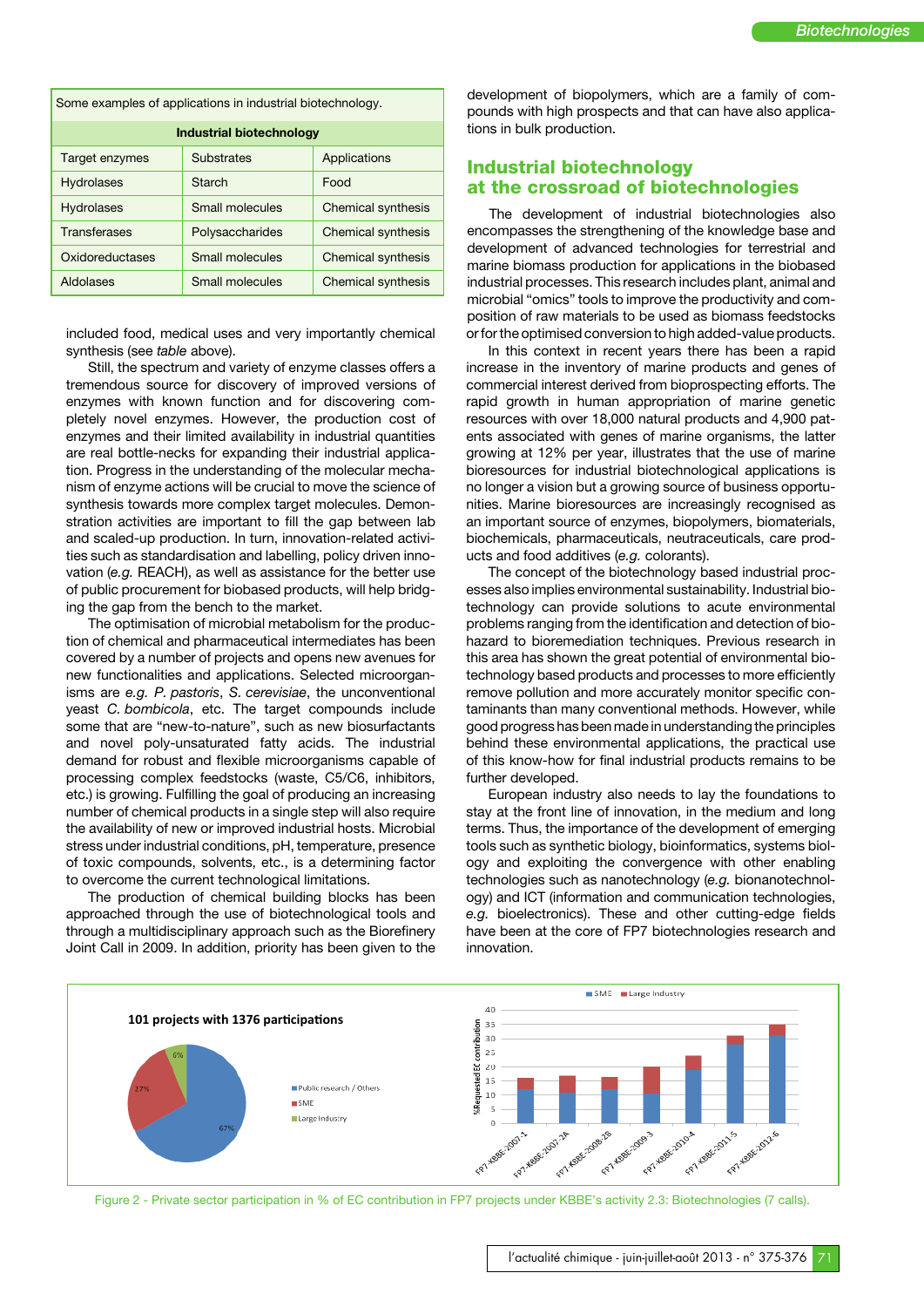# **Social acceptance of biotechnology in the European Union**

To be successful, biotechnology, as any new technology, needs to be accepted by society in order to penetrate in the socio-economic tissue. Many products and biotechnology derived processes are already present in our lives (see above). However, any new technology raises questions about its expected benefits and its potential dangers. Biotechnology is not an exception. Whereas medical or environmental applications of biotechnology are generally welcomed, others such as the food applications, in particular the use of genetically modified organisms (GMOs) is still perceived with caution by a large sector of the European population. A summary of the results stemming from the projects funded by the European Commission on biosafety and risk assessment of GMOs for over thirty years can be found in reference [13]. The main conclusion is that GMOs are not *per se* more risky than conventional plant breeding technologies.

Public opinion in democratic societies has important and sometimes crucial influence on policy decisions. Policy makers need on one hand to have solid scientific evidence on which to base their policy decisions and on the other hand they also need precise and timely instruments to assess opinion on subjects of public interest, such as biotechnology [12].

*The European Commission is following since 1990 the public opinion and perception of Europeans in relation to biotechnology, through the so-called Eurobarometers. The last one took place in 2010 [18]. The main results indicate that whilst an overall majority of Europeans are in favour of biotechnology, the opinion is less favourable with respect to the applications of GMOs to human food. Only 27% were in favour, 57% were against GMO food and 16% did not have an opinion. These results have been fairly constant since the Eurobarometer surveys started more than twenty years ago.*

The European Union is particularly attentive that investment in research and innovation are seen as engines for future growth and development and that the proper regulatory environment should help do so in a responsible and acceptable manner.

### **Transition from FP7 towards Horizon 2020**

Following the launching of Europe 2020's agenda [19] and its flagship initiative "Innovation Union" [20], biotechnology has been in the last two years of FP7 (2012 and 2013) gradually shifting the focus towards a much closer link between research and innovation. Projects are expected to be industry driven and include a substantial share of demonstration activities aimed at achieving proofs-of-concept stage. The participation within the consortia of end-users is of paramount importance to facilitate knowledge transfer actions. The biotech industry, with a large component of SMEs, is therefore envisaged to be at the core of the innovation cycle. A key aspect in the transition towards a more intense deployment of this approach is to increase the awareness of biotechnology's potential in chemical and chemistry-utilising sectors to facilitate the expansion of biotechnology in the bioeconomy.

In the last FP7 calls, a much higher emphasis is made on industry, and in particular on SME participation, requiring that a given percentage of the budget of the project proposals should be earmarked to SMEs. The results of the 2011 and 2012 calls showed that more than one third of the selected partners are SMEs and medium or large companies. In terms of budget appropriations, the percentages are around 30% for SMEs and around 6% for medium or large companies (see *figure 2* p. 71). The idea being to couple research, in which Europe excels in basic and fundamental research, with innovation, where Europe needs to strengthen its dynamism. Our societies are in a need to bring the research results into concrete practical applications, or said in other words, link the ability to discover with the ability to exploit the results, either as products or processes [21].

Based on the positive feedback from the proposers on the industrial participation, the Commission decided for the 2013 biotechnology call for proposals, the last one of Framework Programme 7, to include a large number of topics and consequently of the available budget to demonstration projects on biotechnology. Demonstration projects have the aim to prove the techno-economic feasibility of a research idea. Ideally, demonstration projects should allow managers to take sound informed decisions on, either go towards a full industrial production, or on the contrary stop the project. These demonstration projects are expected to help to cross the "death valley of innovation", that is to say, the gap between fundamental research and industrial exploitation. Biotechnology, and in particular industrial biotechnology must accelerate the change from a fossil-based supply chain to a biobased raw material supply chain [22-23] to respond to the socio-economic expectations.

#### **Industrial biotechnology as a key enabling technology**

In Horizon 2020, biotechnology has been identified as one of the key enabling technology (KET) under the pillarfor "Competitive Industries". In its communication on the European strategy for KETs, the European Commission outlines their role for enhanced growth and jobs in the EU [24] and develops an integrated strategy for research and innovation financing. The specific objective of biotechnology research and innovation is to develop competitive, sustainable and innovative industrial products and processes and contribute as an innovation driver in a number of European sectors like agriculture, food, chemical and health. A strong scientific, technological and innovation base in biotechnology are badly needed to support European industries in securing leadership in this key enabling technology. This position will be further strengthened by integrating the safety assessment and management aspects of the overall risks in the deployment of biotechnology. The foreseen activities go along three converging axes:

#### *Boosting cutting-edge biotechnologies as future innovation drivers*

The objective is to lay the foundations for the European industry to stay at the front line of innovation, also in the medium and long terms. It encompasses the development of emerging tools such as synthetic biology, bioinformatics, systems biology and exploiting the convergence with other enabling technologies such as nanotechnology (*e.g.* bionanotechnology) and ICT (*e.g.* bioelectronics). These and other cutting-edge fields deserve appropriate measures in terms of research and development to facilitate effective transfer and implementation into new applications (drug delivery systems, biosensors, biochips, etc).